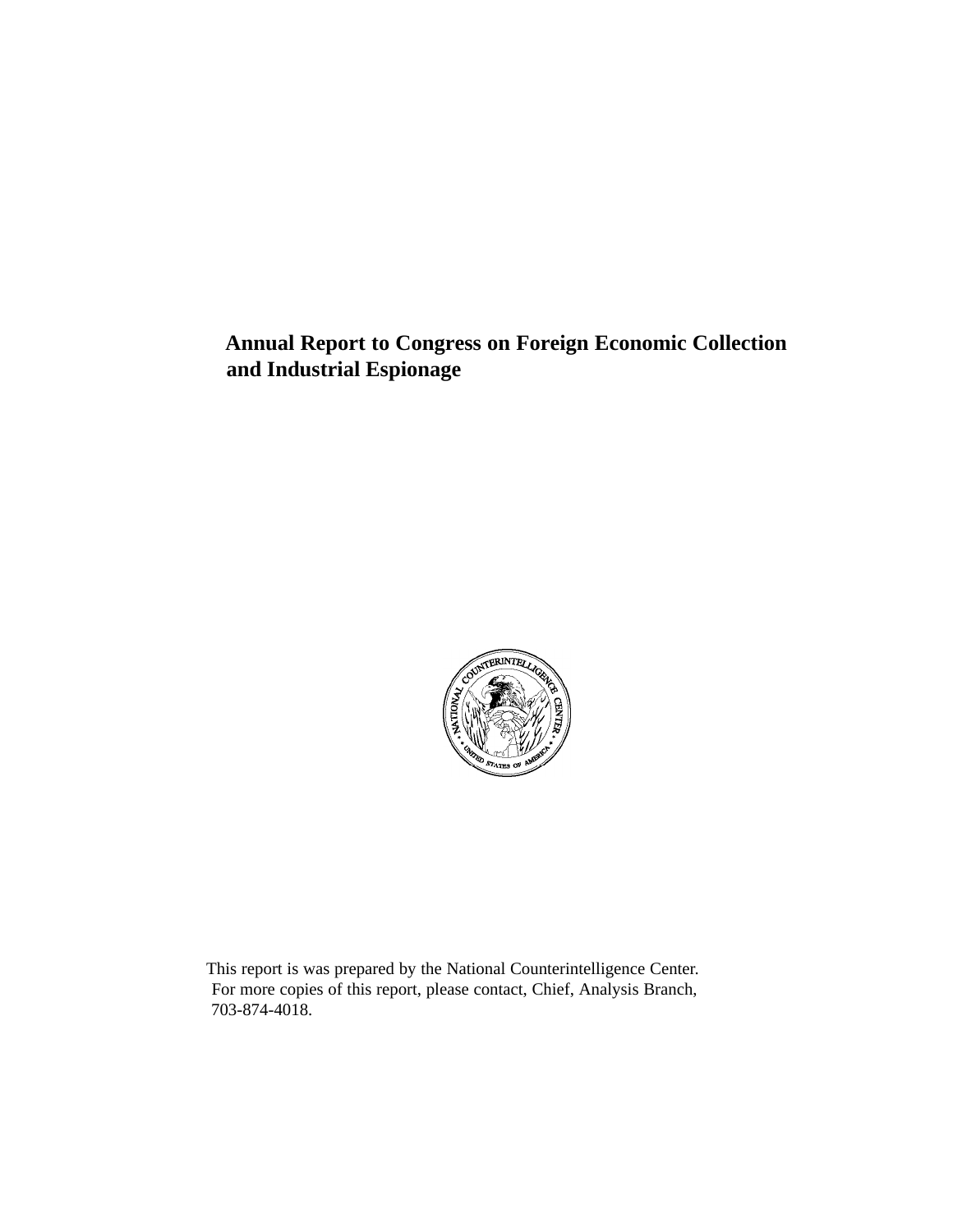# **Annual Report to Congress on Foreign Economic Collection and Industrial Espionage**

- **Key Findings** This annual examination by US government agencies of the threat of foreign economic collection and industrial espionage is conducted in compliance with Congressional mandate. Information obtained during the past year showed no reduction in attempts by foreign government, corporations, and individuals to acquire US proprietary economic information:
	- The increasing value of trade secrets in the global and domestic marketplaces and the corresponding spread of technology with dual applications have contributed to a significant increase in both incentives and opportunities for economic espionage.
	- Foreign counties continue to target items in all 18 categories of the Department of Defense Militarily Critical Technologies List. The most sought-after critical technology categories in 1999 in rank order were information systems, sensors, lasers, electronics, and aeronautic systems technologies.
	- In addition to activities in the United States, foreign collectors also operate against US economic interests in their respective countries and in third countries. These activities conducted outside US territory are more difficult to identify and counter.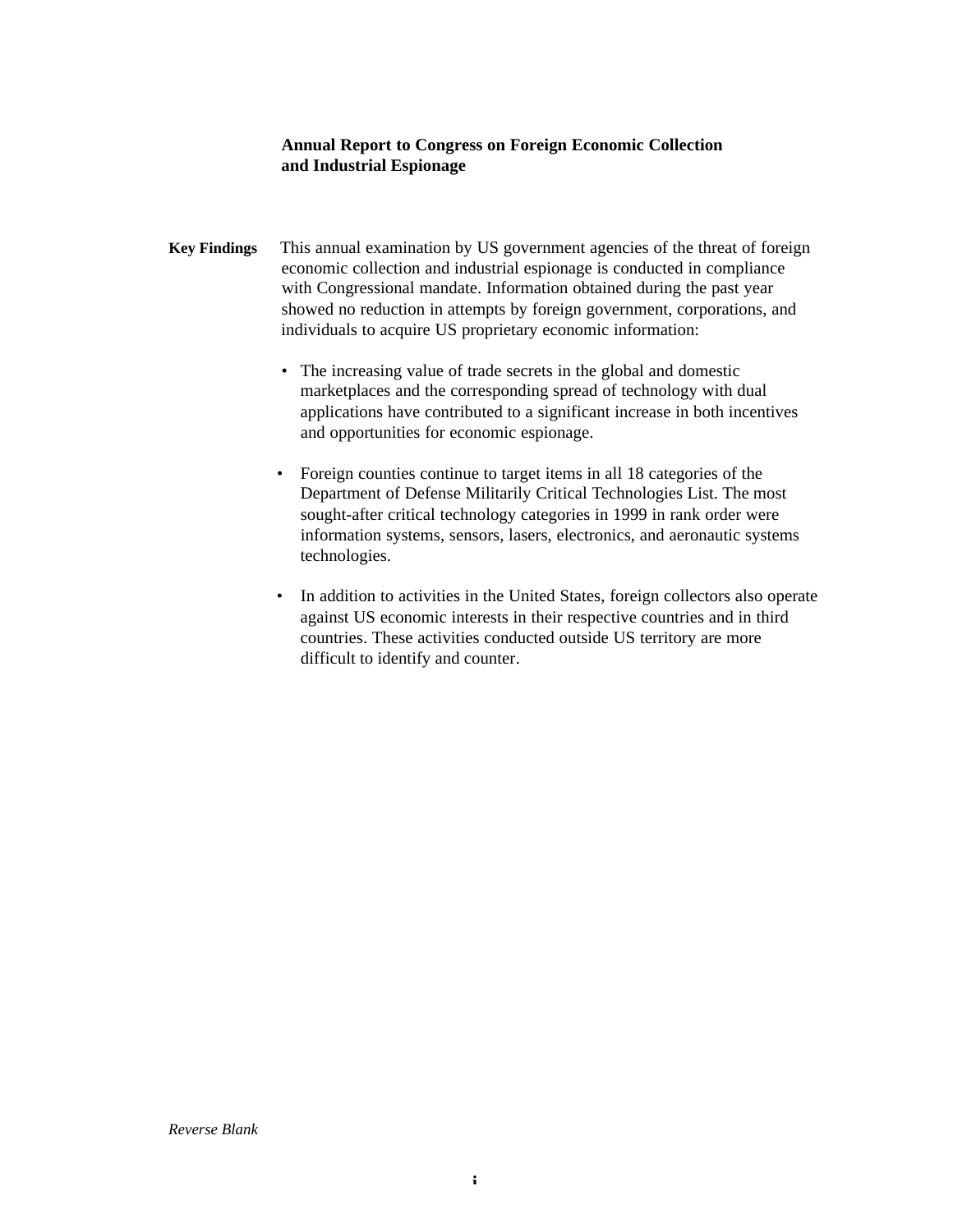# **Contents**

| Background                                                 | 1  |
|------------------------------------------------------------|----|
| Overview of the Threat to US National Security             | 2  |
| Targeted US Defense Information and Technology             | 2  |
| <b>Collection Methods</b>                                  | 5  |
| Open-Source Collection                                     | 6  |
| <b>Illegal Collection</b>                                  | 8  |
| Responding to the Challenge                                | 8  |
| National Counterintelligence Center                        | 8  |
| Federal Bureau of Investigation                            | 9  |
| <b>US Customs Service</b>                                  | 9  |
| US Department of Commerce, Bureau of Export Administration | 9  |
| Overseas Security Advisory Council                         | 10 |
| Department of Energy: Economic Espionage                   | 10 |
| <b>Threat Assessment</b>                                   |    |
| Department of Defense                                      | 10 |
| Conclusion                                                 | 10 |
| For Immediate Assistance                                   | 11 |
|                                                            |    |

# **Appendix**

| <b>Private Industry Survey</b> |  |  |
|--------------------------------|--|--|
|                                |  |  |

*Page*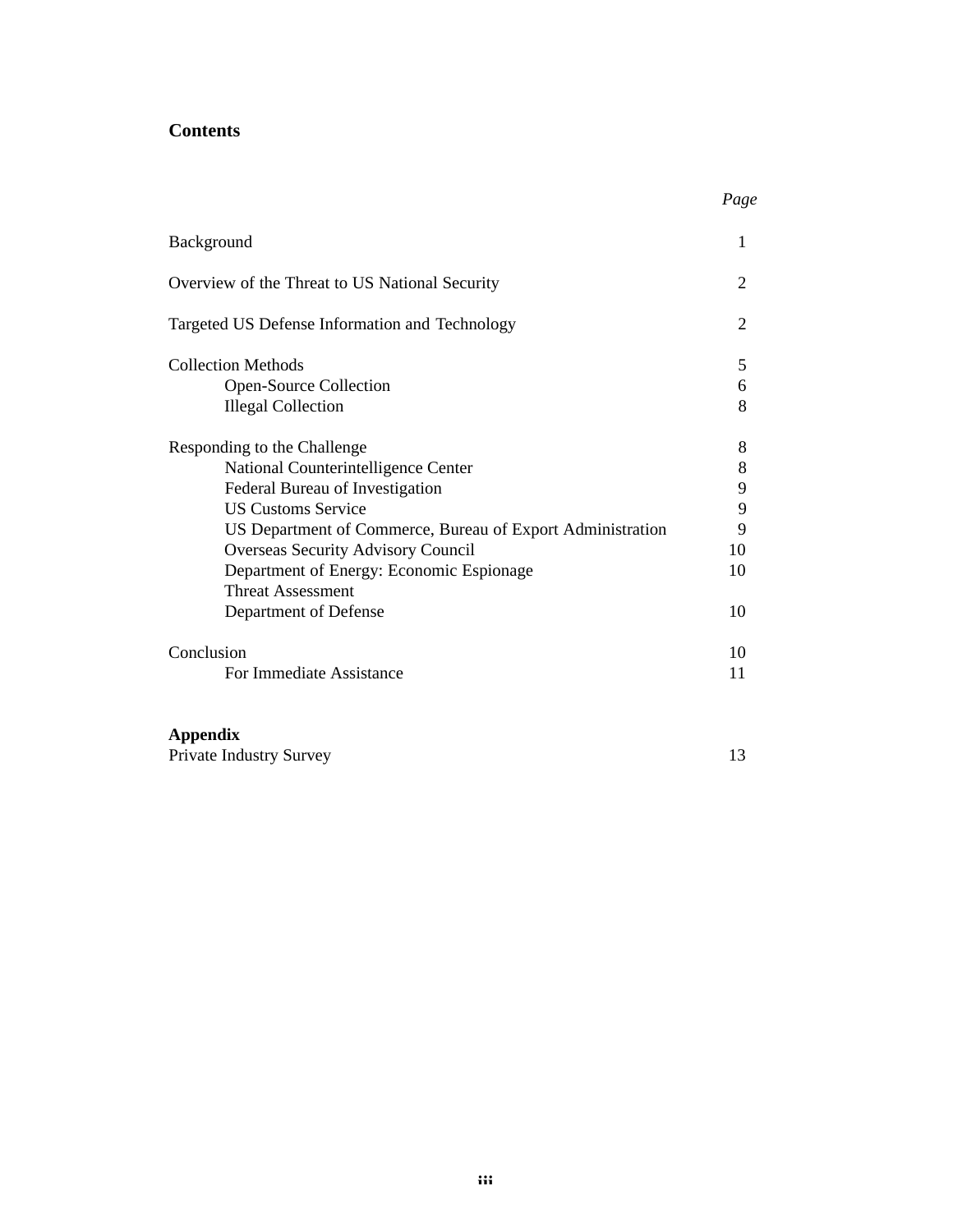# **Annual Report to Congress on Foreign Economic Collection and Industrial Espionage**

# **Background**

The Intelligence Authorization Act for Fiscal Year 1995, Section 809(b), Public Law 103-359 requires that the President annually submit to Congress updated information on the threat to US industry from foreign economic collection and industrial espionage. This report updates the brochure *Foreign Economic Collection & Industrial Espionage Remains a Threat—Are You a Target, 1999.*

The Authorization Act specifies that these annual reports examine three aspects of the threat to US industry: the number and identity of the foreign governments believed to be conducting industrial espionage, the industrial sectors and types of information and technology targeted by such espionage, and the methods used to conduct espionage.

In coordinating a community-based response to the stated requirement, the National Counterintelligence Center (NACIC) requested the assistance of the Intelligence Community and the private sector. The following government components provided information for this report:

- Air Force Office of Special Investigations.
- Central Intelligence Agency (CIA).
- Defense Intelligence Agency (DIA).
- Defense Security Service.
- Department of the Army.
- Department of Energy (DOE).
- Department of State, including the Bureau of Intelligence and Research and the Bureau of Diplomatic Security.
- Federal Bureau of Investigation (FBI).
- National Reconnaissance Office.
- National Security Agency (NSA).
- Naval Criminal Investigative Service.
- US Customs Service.

In addition to information provided by the Intelligence Community, NACIC officers also interviewed a number of industrial security specialists from selected Fortune 500 companies, representing different sectors of the US economy.

There are no agreed upon definitions of economic or industrial espionage. For the purposes of this report NACIC will heed to the US Attorney General's definition of **economic espionage** as "the unlawful or clandestine targeting or acquisition of sensitive financial, trade, or economic policy information; proprietary economic information; or critical technologies." This definition excludes the collection of open and legally available information that constitutes the overwhelming majority of economic collection. Aggressive intelligence collection that is entirely open and legal may harm US industry but is not espionage. This, however, can help a foreign intelligence service identify and fill information gaps, which in some cases may be a precursor to economic espionage.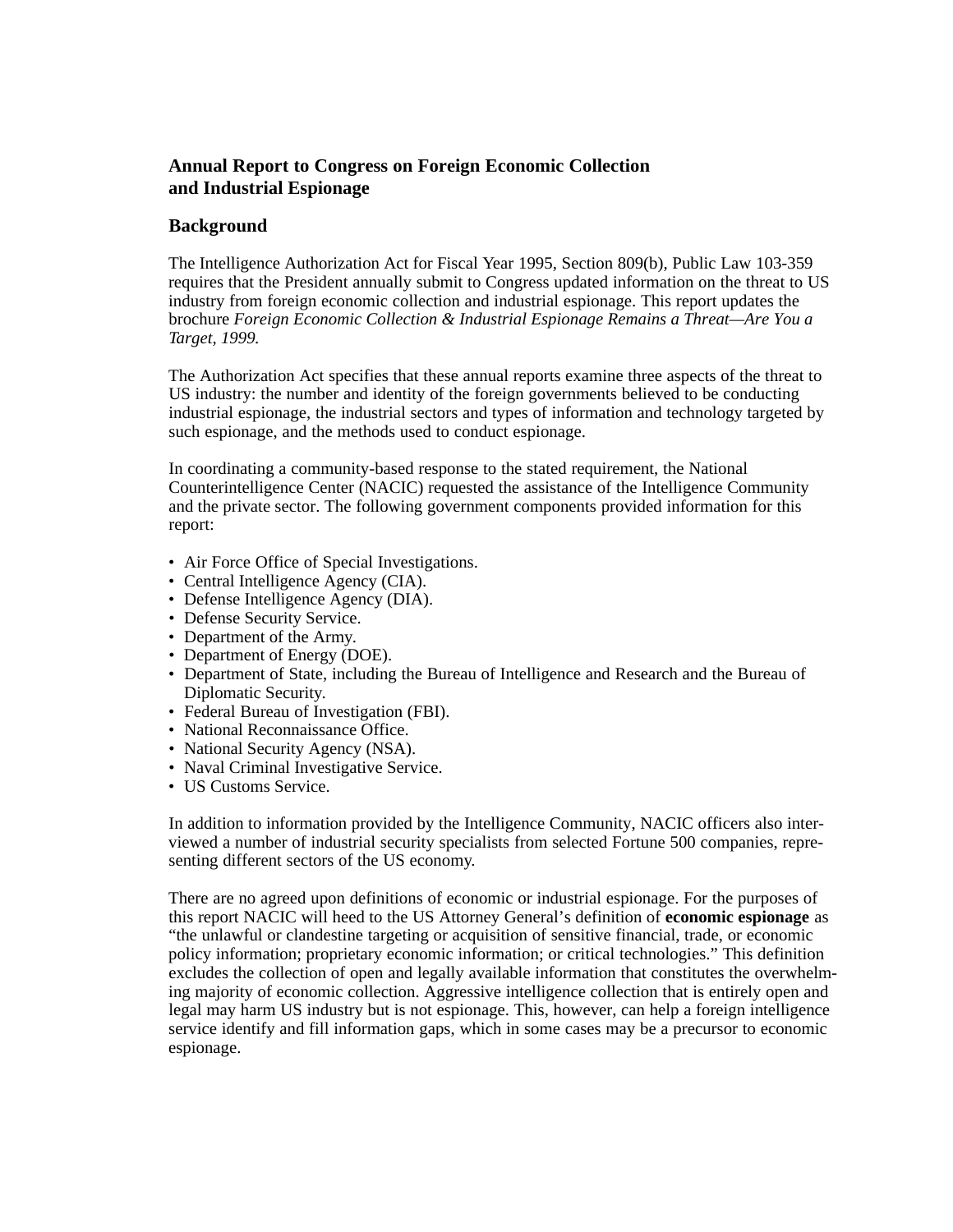**Industrial espionage** is defined as activity conducted by a foreign government or by a foreign company with direct assistance of a foreign government against a private US company for the purpose of obtaining commercial secrets. This definition does not extend to activity of private entities conducted without foreign government involvement, nor does it pertain to lawful efforts to obtain commercially useful information, such as information available on the Internet. Although some legal actions may be a precursor to clandestine collection, they do not constitute industrial espionage. Some countries have a long tradition of ties between government and industry; however, it is often not easy to determine what is foreign government-sponsored espionage, a necessary requirement under the Economic Espionage Act, Title 18 U.S.C., Section 1831.

Another term used in this report is **proprietary technology and economic information**, the definition of which is information not within the public domain and that which the owner has taken some measures to protect. Generally, such information concerns US business and economic resources, activities, research and development, policies, and critical technologies. Although it may be unclassified, the loss of this information could adversely affect the ability of the United States to compete in the world marketplace and could have a detrimental effect on the US economy, ultimately weakening national security. Commonly referred to as "trade secrets," this information typically is protected under both state and federal laws.

# **Overview of the Threat to US National Security**

In a world that increasingly measures national power and security in economic as well as military terms, the United States continues to be threatened by the theft of proprietary economic information and critical technologies. The risks to sensitive business information and advanced technologies have dramatically increased in the post–Cold War era as foreign governments both former adversaries and allies—have shifted their espionage resources away from military and political targets to commerce. The information they seek is not simply technological data but also financial and commercial information that will give their countries a competitive edge in the global economy.

During the past year, foreign governments, corporations, and individuals have continued to collect economic, technological, and trade secret information through a variety of legal and illegal means. The global spread of technology and the corresponding increase in the value of trade secrets have contributed to a significant increase in both the incentives and opportunities for conducting such activity. Much of what these foreign rivals (and allies) seek is in the public domain. Just as with traditional political-military espionage, however, trends in the collection of open-source information can be important indicators of strategic objectives that might ultimately be met by resorting to collection methods that are not legal. This report notes such trends.

#### **Targeted US Defense Information and Technology**

A review of reported suspected targeting incidents against critical technologies categorized in the Department of Defense (DoD) Militarily Critical Technologies List (MCTL), Part I: Weapons Systems Technologies in 1999 reaffirmed that all 18 categories of critical technologies continue to be the subject of foreign interest for military and economic exploitation. The 18 categories are, in order of suspected targeting: information systems; sensors and lasers; electronics; aeronautics; armaments and energetic materials; marine systems; guidance, navigation, and vehicle; signature control; space systems; materials; manufacturing and fabrication; information warfare; nuclear systems technology; power systems; chemical-biological systems; weapons effects and countermeasures; ground systems; and directed and kinetic energy systems. In 1999 as in 1998, foreign governments and commercially sponsored entities continued to target US companies involved in developing weapon components, new technologies, and technical information. Figure 1 illustrates the four categories with the highest percentage of reported targeting and the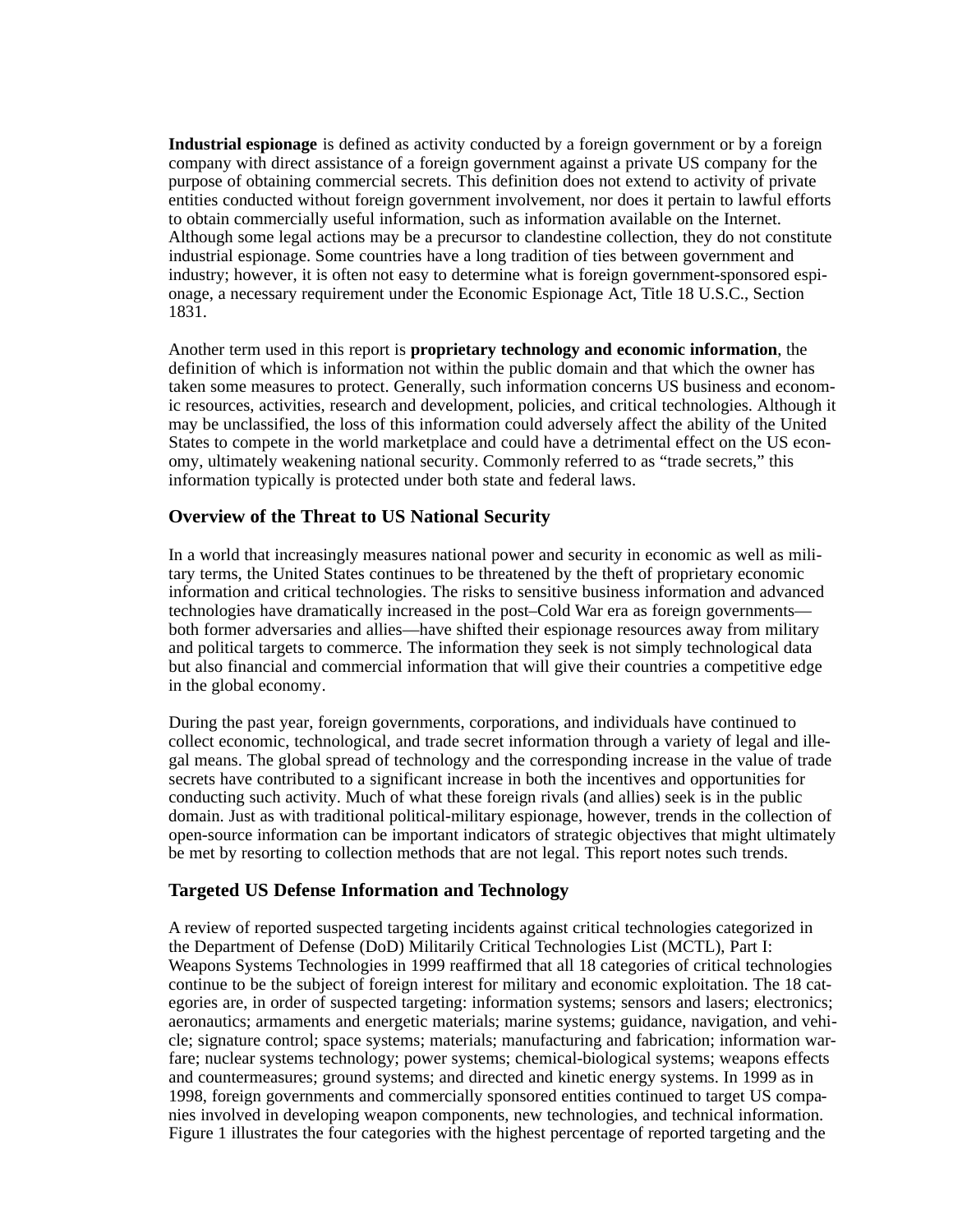# Figure 1: Most Frequently Reported Targeted Technology \*

| <b>Information Systems</b>                 |                                                                                                                                                                              |
|--------------------------------------------|------------------------------------------------------------------------------------------------------------------------------------------------------------------------------|
| HF, VHF military radios                    |                                                                                                                                                                              |
| Encryption devices (KYU-5, KG-84, KY-57)   |                                                                                                                                                                              |
| Satellite communications (SATCOM) systems  |                                                                                                                                                                              |
| <b>Signal processing</b>                   |                                                                                                                                                                              |
| <b>Sensors and Lasers</b>                  |                                                                                                                                                                              |
| <b>Underwater acoustics</b>                |                                                                                                                                                                              |
| Infrared (IR) detectors                    |                                                                                                                                                                              |
| Airborne and ground radar                  |                                                                                                                                                                              |
| Imagery dissemination software             |                                                                                                                                                                              |
| Digital terrain data                       |                                                                                                                                                                              |
| <b>IR imagery</b>                          |                                                                                                                                                                              |
| Optical night-vision products              |                                                                                                                                                                              |
| <b>Photonics</b>                           |                                                                                                                                                                              |
| Thermal-imaging camera                     |                                                                                                                                                                              |
|                                            | Antisubmarine warfare and electro-optical sensors                                                                                                                            |
|                                            | Passive communications intercept and electronic intercept receivers                                                                                                          |
| <b>Electronics</b>                         |                                                                                                                                                                              |
| Airborne switching and logic devices       |                                                                                                                                                                              |
| Control units for missile launchers        |                                                                                                                                                                              |
| Flight control systems for military drones |                                                                                                                                                                              |
|                                            | High voltage systems for night-vision goggles, tank sights, and rifle scopes                                                                                                 |
|                                            | Hybrid electronic circuit amplifier used in radar jamming. Tempest/hardening of equipment,<br>integrated circuits, transducers, semiconductors, and VHF/UHF SATCOM repeaters |
| <b>Aeronautics Systems Technology</b>      |                                                                                                                                                                              |
| F-110/F-120 state-of-the-art engines       |                                                                                                                                                                              |
| F-22 fighter planes                        |                                                                                                                                                                              |
| Chinook helicopter                         |                                                                                                                                                                              |
|                                            |                                                                                                                                                                              |
| Aerial gunnery target system               |                                                                                                                                                                              |
| F/A-18 Hornet                              |                                                                                                                                                                              |
| $C-130J$                                   |                                                                                                                                                                              |
| Engine safety systems for aircraft         |                                                                                                                                                                              |
| Gas turbine engines                        |                                                                                                                                                                              |

R&D efforts in increasing engine efficiency

<sup>a</sup> (U) Technology headings are listed in rank order.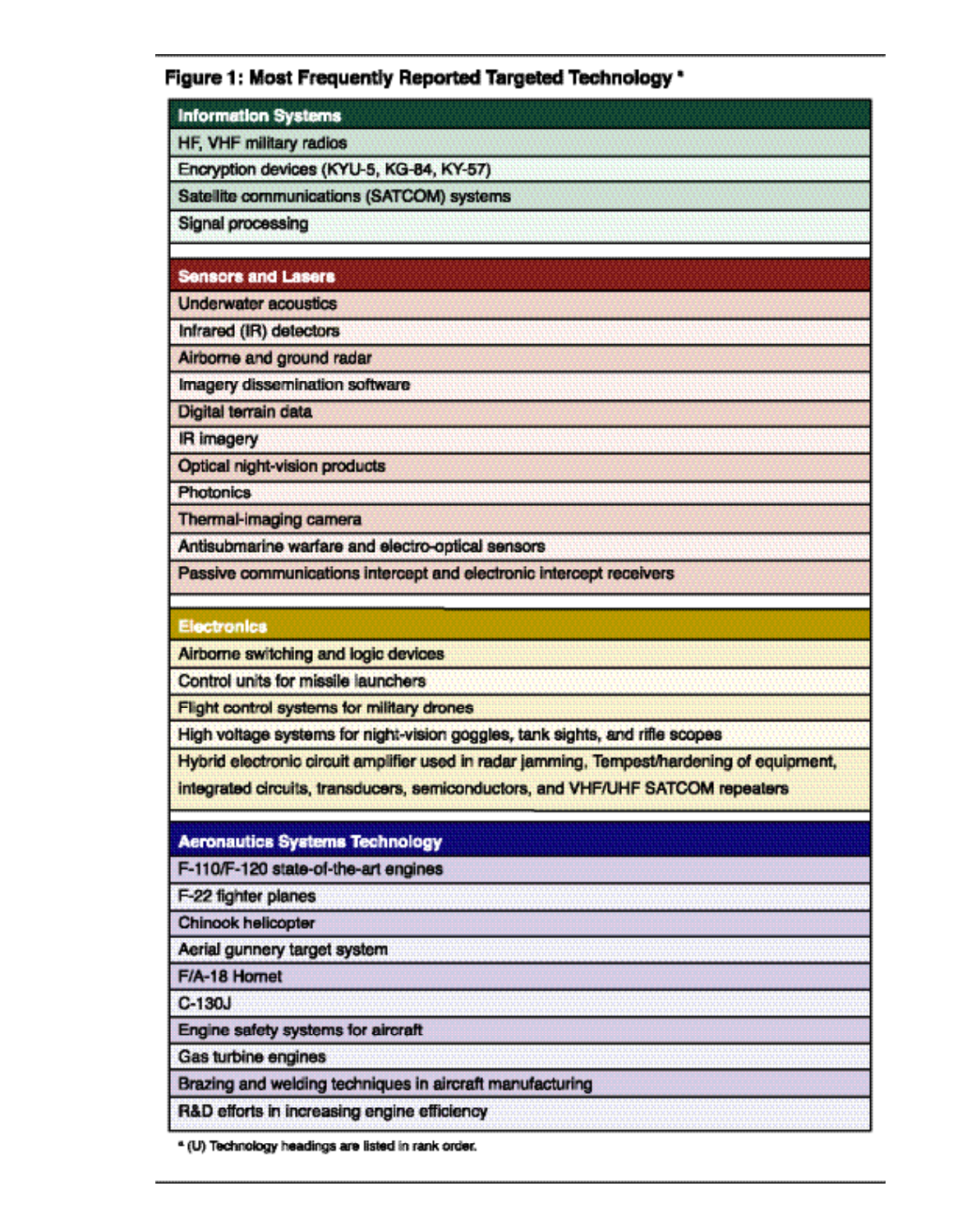#### *Attempt To Acquire Laser Gun Sights and Potassium Cyanide*

*On 30 September 1999, the Department of Commerce imposed a \$10,000 civil penalty on Laser Devises, Inc., a Monterey, California, exporter, to settle allegations that the company attempted to illegally ship laser gun sights to Taiwan. Commerce alleged that in March 1995 Laser Devices attempted to export US-origin laser gun sights to Taiwan with out the required Commerce authorizations.*

*On 30 September 1999, Commerce imposed a \$5,000 civil penalty on Gilbert & Jones, Inc. of New Britain to settle allegations that the company exported potassium cyanide to Taiwan without the licenses required by the Export Administration Regulations. Commerce's Bureau of Export Administration alleged that on two occasions—one in 1994 and the other 1995—Gilbert & Jones, Inc., exported US-origin potassium cyanide to Taiwan without obtaining the required export licenses.*

subcategories most often reported as being targeted in 1999. The DoD MCTL can be viewed on the Internet at www.dtic.mil/mctl/.

The extent of foreign interest in specific categories of technology varied dramatically from country to country. Contrary to private industry's belief, the leading-edge technologies are not the only technologies being targeted. Countries with less developed industrial sectors often prefer older "off-the-shelf" hardware and software. They will also seek military technologies that are at least a generation old because such technologies cost less, are easier to procure, and are more suitable for integration into their military structures.

More developed and traditional threat countries seem to seek technical information that will enable them to disable, copy, neutralize, or cause significant change to US military systems. By contrast, other countries often seek command, control, and decisionmaking systems, and information on major ground, airborne, and seaborne weapon systems, sometimes to enhance interoperability.

Figure 2 illustrates the origins and the associated percentages of the targeting. According to US defense industry reporting, targeting connected to commercial and individual foreign collectors accounted for 58 percent of the total suspicious activity. Government-sponsored targeting, including military and other official government activity, accounted for 22 percent of suspicious activities. Targeting activities by government-affiliated entities—including institutes, laboratories, and universities—accounted for another 20 percent.

The majority of the technology targeted in 1999 consisted of components rather than complete systems. This collection trend is associated with both developed and developing countries and seems to be driven by a requirement to upgrade existing platforms, rather than obtain new systems.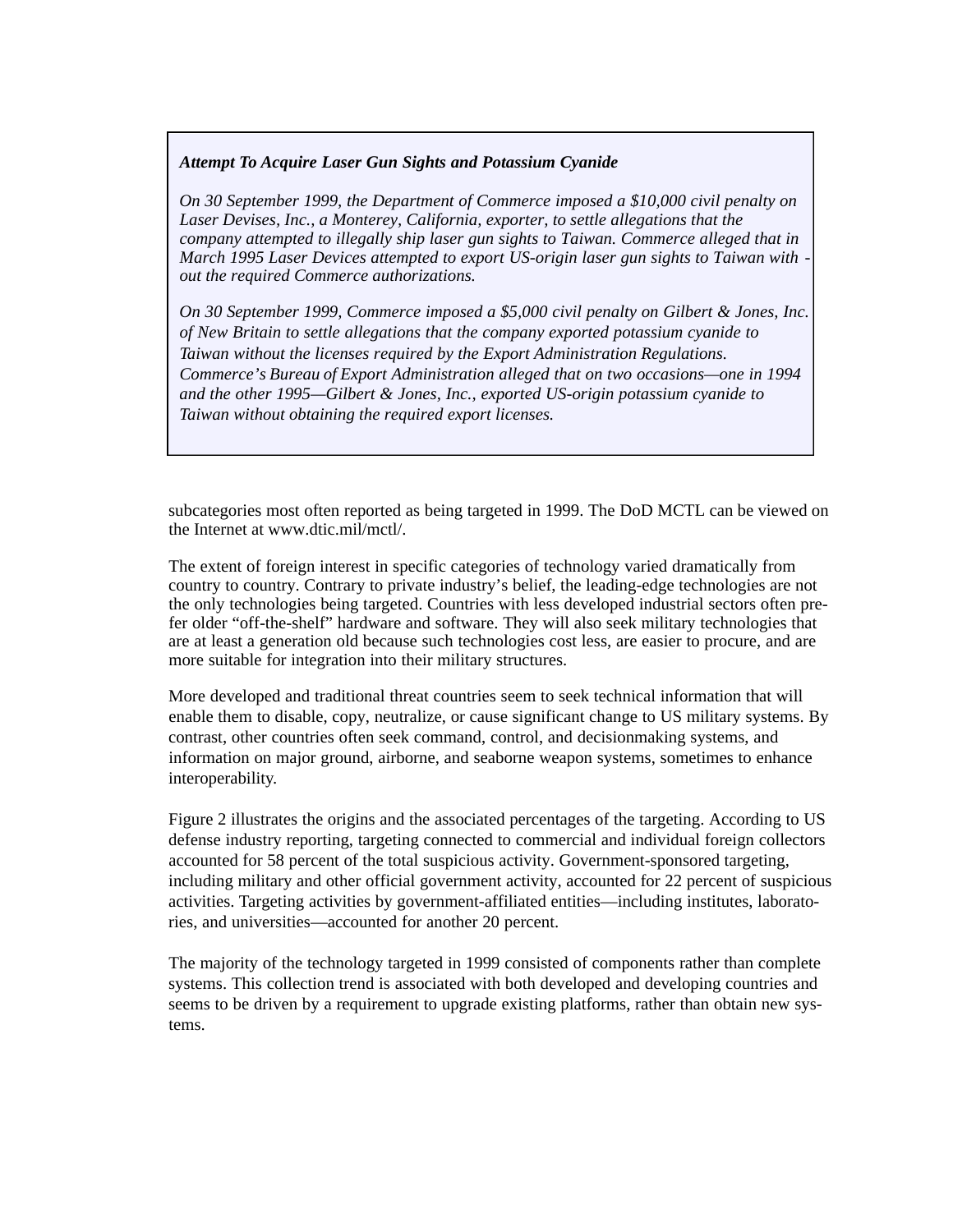

# Figure 2: Percentage of Targeting

# **Collection Methods**

Foreign collectors seldom use one method of collection; they combine collection techniques into a concerted effort that includes legal and illegal methods, while becoming more innovative in the new millennium. Specialized training and instruction courses in business intelligence collection methodology are becoming increasingly available. Such courses provide instruction on how to conduct HUMINT operations, including how to develop, create, and maintain dossiers and psychological profiles on potential sources; exploitation and elicitation techniques; debriefing methodologies; competitor targeting, including how to exploit industrial conventions, seminars and meetings; and real-world practical exercises.

In addition to traditional HUMINT recruiting strategies, studies of economic espionage consistently identify two primary techniques as the methods used to acquire economic intelligence:

#### **• Open-Source Collection**

- Requesting information through e-mail or letters.
- Exploiting Internet discussion groups.
- Exploiting multinational conferences, business information exchanges, or joint ventures.
- Misleading open-source collection.

#### **• Illegal Collection**

- Acquisition of export-controlled technologies.
- Theft of trade secrets, critical technologies, and critical information in host country.
- Agents recruitment, co-optees, and US volunteers.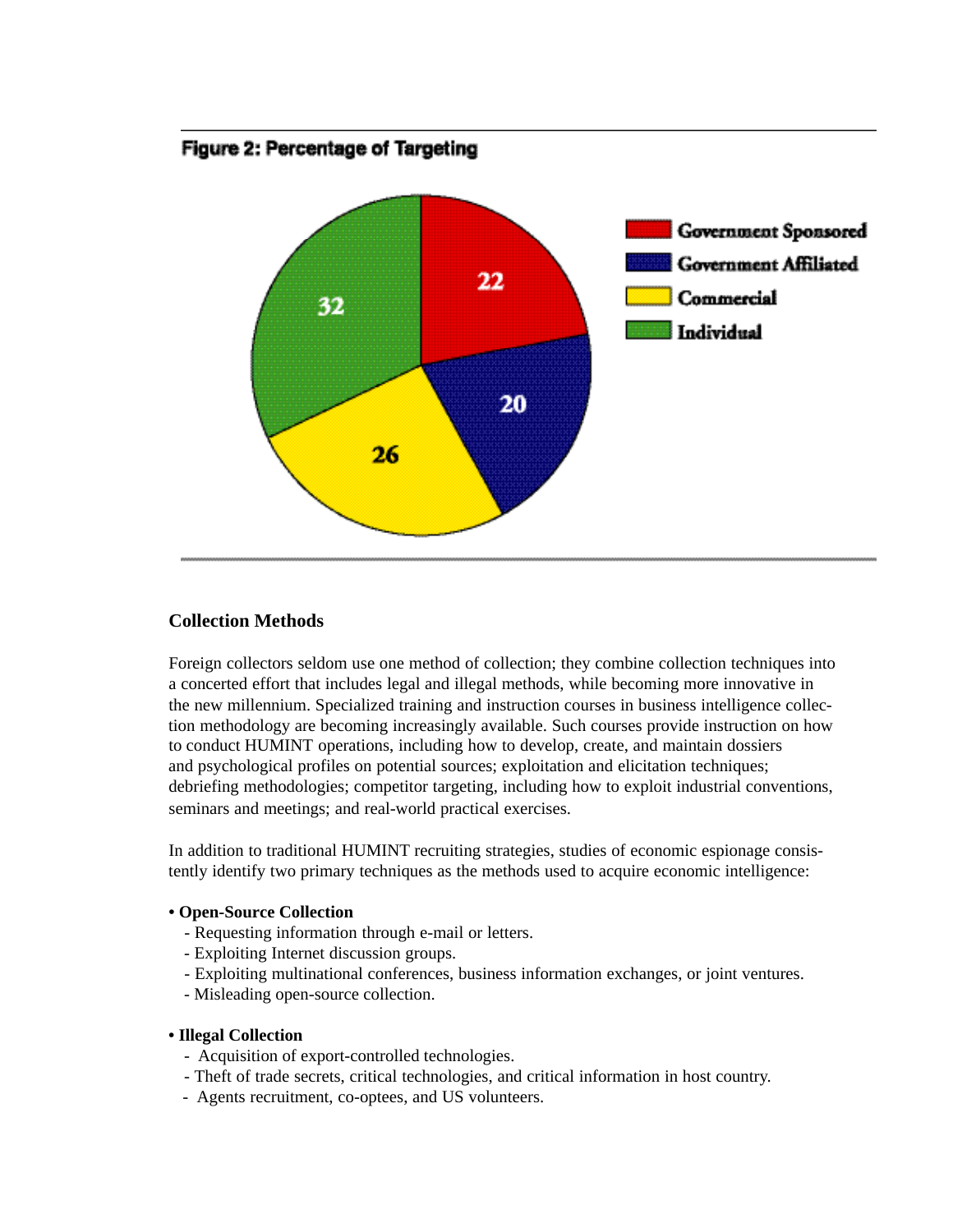### **Open-Source Collection**

*Requesting Information Through E-Mail or Letters.* Request for information is the most often reported method of operation by foreign collectors to obtain trade secrets, critical technologies, and sensitive and classified information. The use of e-mail is the vehicle of choice to solicit information, and the use of e-mail is becoming more common in countries with limited or highly restricted public Internet access. However, use of postcards and letters for information requests continues.

The majority of the suspicious requests reported by industry are indirectly solicited. Requests can be linked to information available on Internet Web sites, in advertisements, in articles in trade journals, and in marketing materials at trade shows and seminars. The requests range from legitimate inquiries to those clearly seeking information that is restricted or sensitive. The inquiries may start as mundane solicitations for price lists, catalogues, published papers, research assistance, or for assistance in finding employment. Requests become suspicious when they originate from embargoed countries, pose questions that would reveal sensitive or classified information, or indicate that the requester is trying to evade export control or security procedures. Persistent requests from the same source also raises suspicion.

Company annual reports, patent data, corporate and government Internet sites, and marketing materials are exploited. Open-source research can inadvertently provide a collector with sensitive or restricted information, or assist in further targeting efforts by identifying industry and government relationships with specific technologies and activities. Many foreign collectors are technically astute and diligent readers of company publications; they attend industry conferences and trade shows; and they exploit professional contacts through memberships in trade and professional associations.

Highly assertive collection efforts are dubbed by some government agencies and private industry as aggressive open-source collection or AGGROS.

*Exploiting Internet Discussion Groups.* The anonymity of the Internet makes it a perfect medium for collection attempts using e-mail, search engines, and discussion groups. One technique is the exploitation of listserv, an e-mail-based discussion group organized along topics of interest and open to anyone. Subscribers who join a list may send an e-mail message to the list.The message in turn is sent to all members of the group by the listserv, which provides subscribers with e-mail addresses of all other members. This procedure facilitates a discussion involving research advice on specific technical challenges, which are permanently archived and searchable. Such exchanges can pose a serious threat to economic and technological security for two reasons. First, it is not uncommon for concepts, research, development, testing, and evaluation of a technology to take place in an open or unclassified environment. This is particularly significant when it comes to sensitive but unclassified or dual-use technologies and proprietary information. Second, a foreign national involved in collecting information on future programs or in acquiring research being conducted in another country could have an e-mail address from within the United States.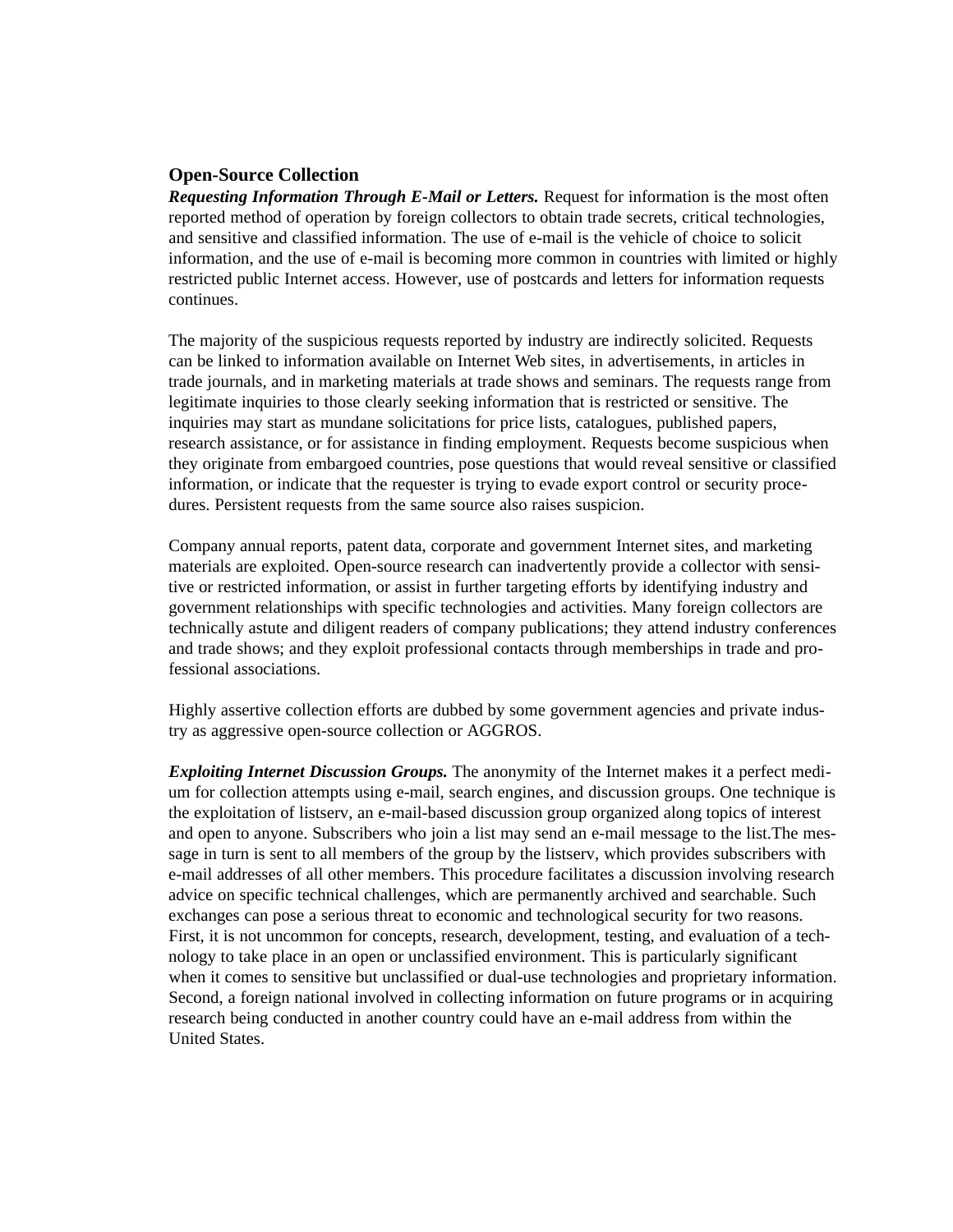#### *Avery Dennison: Target of Trade Secret Theft*

*In April 1999, two Taiwan executives and a Taiwan company were found guilty of violating Title 18 U.S.C. Section 1832 (Theft of Trade Secrets). Pin Yen Yang, president of Four Pillars Company, and his daughter Hwei Chen "Sally" Yang were accused of stealing adhesive formulas and innovations from Avery Dennison Corporation with the help of an Avery Dennison employee. This case marks the first conviction of foreign individuals or a foreign company that has gone to trial under the Economic Espionage Act.* 

*On 5 January 2000, a Youngstown, Ohio, federal judge sentenced Pen Yen Yang to two years probation along with six months of home detention for violating the 1996 Economic Espionage Act. Mr. Yang's daughter was sentenced to one-year probation on the same charge. The Yangs each faced a maximum penalty of 10 years in prison and \$250,000 in fines. Four Pillars, itself also was fined \$5 million by a US District Court for accepting the pilfered secrets.* 

*In February 2000, a jury verdict in US District Court, Cleveland awarded Avery Dennison at least \$40 million in damages in a civil case against Four Pillars. The judge increased the award to \$80 million.* 

*Exploiting Multinational Conferences, Business Information Exchanges, or Joint Ventures.* International technical and academic conferences, both home and abroad, offer an excellent venue for foreign collectors to obtain information and to spot and assess experts in a given field of interest. Many contractors involved with US Government and DoD contracts attend such conferences on behalf of their companies' commercial interests and thus can become targets of foreign collection. There have been many instances when US participants at international conferences have been contacted at a later date and asked to provide information on a given technology or proprietary data. Probing for information outside the scope of the conference is also a common activity. Often these approaches play on cultural commonalties as a reason to cooperate.

*Misleading Open-Source Collection.* Practitioners of economic and industrial espionage may employ legal, but misleading steps to hide a collector's true interest, affiliation, or location. For example, a collector may use public access Internet connections found at public libraries and educational institutions for browsing Web sites. This type of activity can protect the collector's identity and provide a means to "lose" the requester's individual inquiry amongst the multitude of requests generated from the public and educational computers. A public library presents a disarming persona, and the credibility of an educational institution inadvertently adds a measure of legitimacy to a request. Such misleading measures reduce the chance of a request raising suspicions and being reported to security personnel, while increasing the likelihood that a request will receive a response. Other misleading techniques include routing e-mail through one or more countries to hide the true point of origin and using contacts established through membership in professional organizations and at conference to unwittingly broker foreign visits or obtain the required information.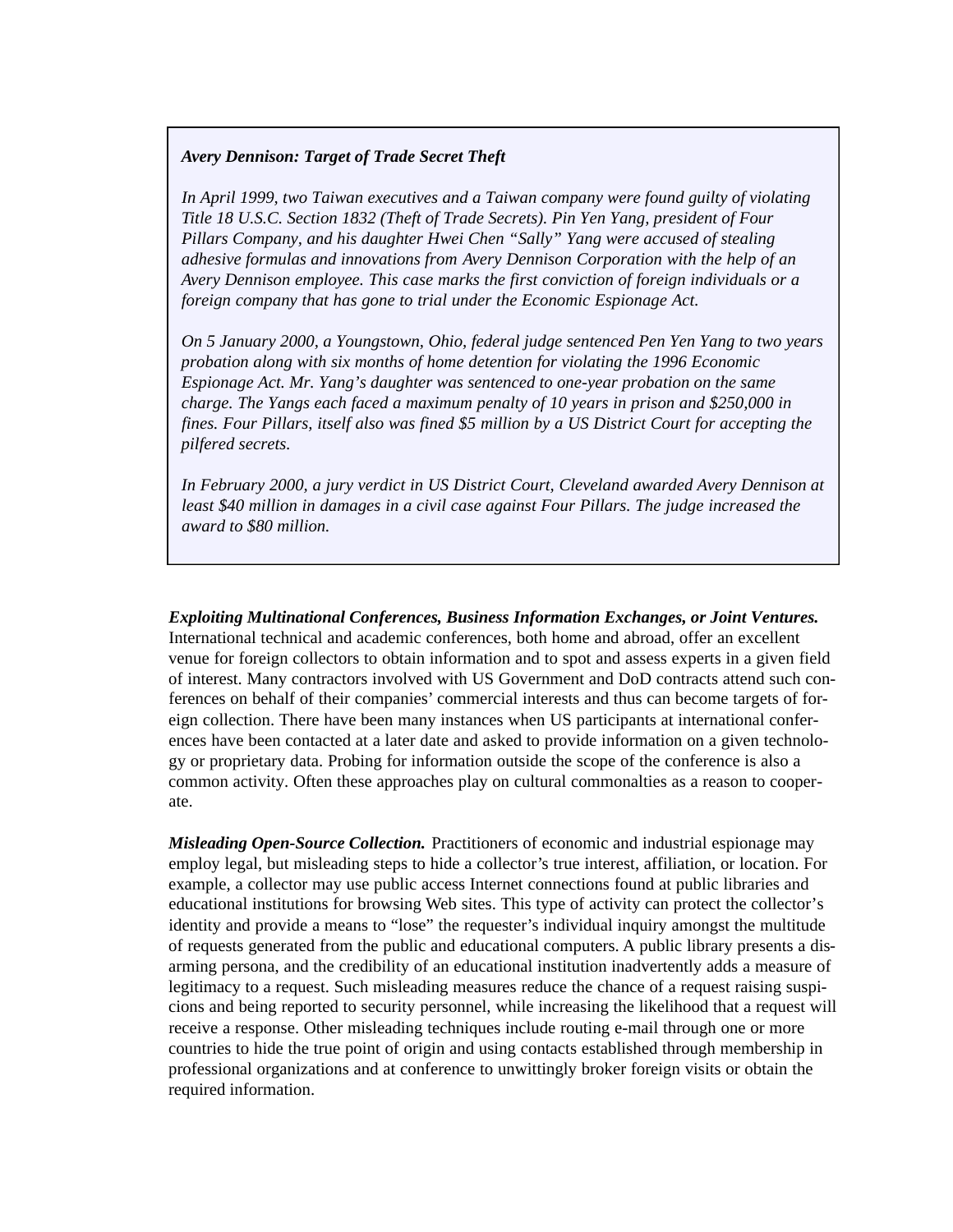#### **Illegal Collection**

*Acquisition of Export-Controlled Technologies.* The unlawful acquisition of export-controlled technologies by foreign collectors is of growing concern. Methods of operation employed to circumvent the export-control process include: the use front companies within the United States and abroad, the illegal transportation of goods to an undisclosed end user by utilizing third country cut-outs or false end-user certificates, and the purchase of an exportable version of a product and then having it modified during the manufacturing process to meet the specifications of the export-controlled version. In 1999, for example, a US company reported that it received a telephone call from an individual in New York who wanted to purchase thousands of dollars worth of computer equipment, under a United Nations program, for shipment to Jordan. Several minutes into the conversation, the perspective buyer admitted that the computers were to be transshipped from Jordan to Iraq, an embargoed country.

*Theft of Trade Secrets, Critical Technologies, and Critical Information.* The theft of trade secrets, critical technologies, and critical information knows no boundaries. As recent cases indicate—from the insider threat, to laptop computer thefts, to hotel room intrusions abroad—foreign entities employ a wide range of redundant and complementary methods of operation. The perpetrators of economic and industrial espionage include traditional foreign intelligence services, state-sponsored educational and scientific institutions, and independent, nonstate-sponsored companies and individuals. The increased identification of nonstate sanctioned industrial espionage, however, should not be viewed as the demise of traditional foreign intelligence service clandestine espionage. US businessmen traveling abroad routinely report incidents of suspected targeting. Their briefcases and laptop computer have been tampered with, or outright stolen; they have reported excessive elicitation by foreign officials at border crossing points, and their hotel rooms have been searched.

*Agent Recruitment, Co-optees, and US Volunteers*. US persons with access to trade secrets, critical technologies, and classified information are potential recruits to aid in foreign collection operations. Some become unwitting facilitators by brokering foreign visits, the process of using a third party to arrange visits that circumvent official visitation procedures. In addition, foreign collectors have enticed US experts to present papers overseas as a means to exploit their knowledge of export-controlled information, or to facilitate their recruitment as agents or co-optees. Foreign intelligence services and other government-sponsored entities continue to employ traditional clandestine espionage methods to obtain US trade secrets, critical technologies, and critical information. These methods include agent recruitment, US volunteers, and co-optees.

#### **Responding to the Challenge**

#### **National Counterintelligence Center**

In a rapidly changing but still-hostile world, NACIC coordinates the US Government's effort to identify and counter foreign intelligence threats to US national and economic security. Operating under the auspices of the National Security Council, NACIC draws it staffing from counterintelligence and security professionals from the FBI, CIA DIA, NSA, the Office of the Secretary of Defense, the armed services, the Department of State, and DOE. In addition to producing the *Annual Report to Congress on Foreign Economic and Industrial Espionage,* NACIC's activities include a proactive industry outreach program. The NACIC outreach mission provides industry with threat awareness materials (literature, posters, videotapes, and briefings), and it sponsors regional awareness seminars and security fairs. For information on NACIC's activities and educational materials, visit the NACIC Internet Web site at http://www.nacic.gov.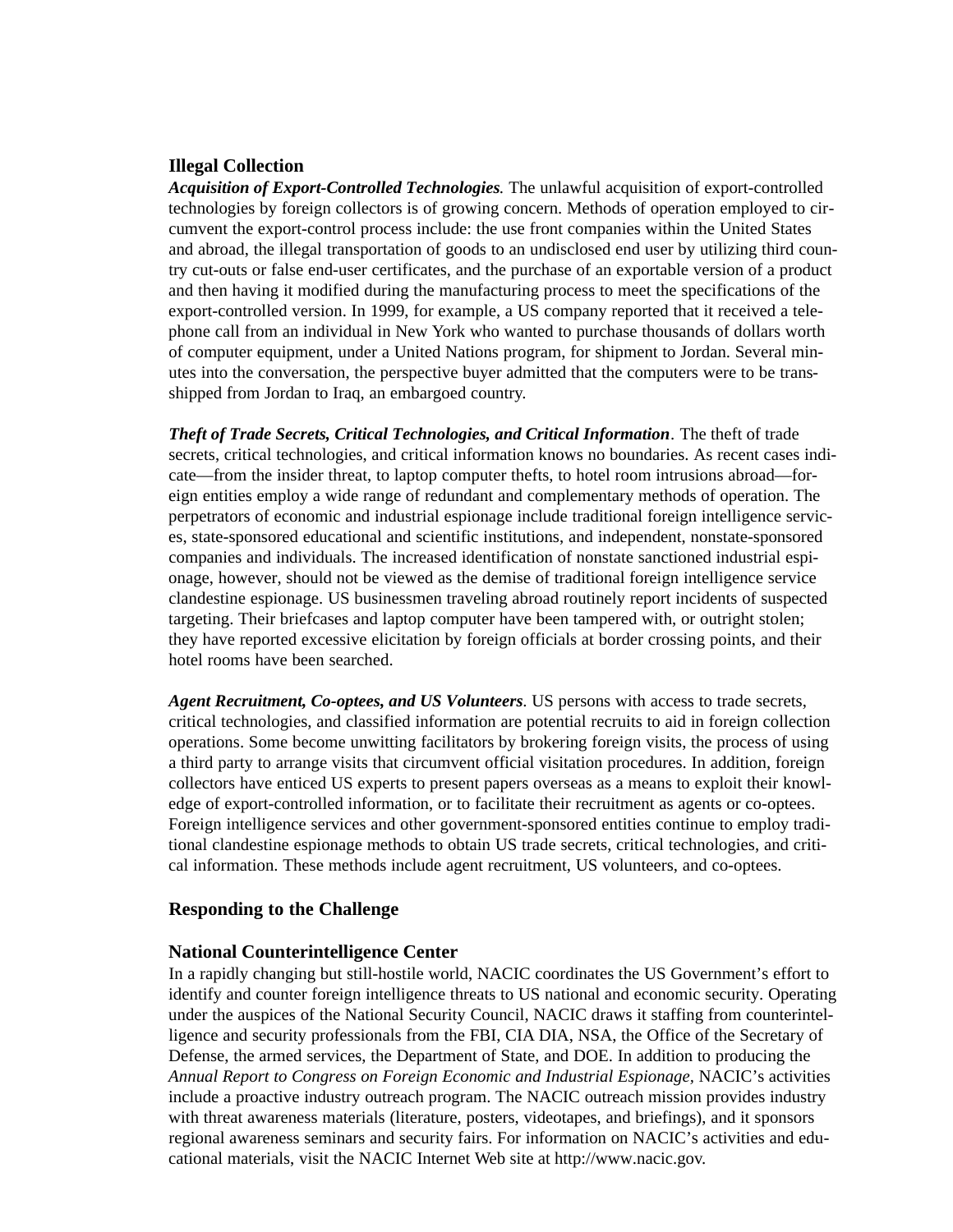#### **Federal Bureau of Investigation**

The FBI's public voice for espionage, counterintelligence, counterterrorism, as well as for economic espionage and cyber and physical infrastructure protection, and all national security issues is the Awareness of National Security Issues and Response Program (ANSIR)—this is the FBI's national security awareness program. ANSIR is designed to provide unclassified national security threat and warning information—specifically related to foreign-sponsored or foreigncoordinated intelligence—to US corporate security directors and executives, law enforcement, and other government agencies. The ANSIR program focuses on the "techniques of espionage," giving industry representatives tangible information to help them identify their own vulnerabilities. These techniques include the compromise of industry information through "dumpster diving" (searching through trash and discarded materials) where foreign intelligence services and competitors may try to obtain corporate proprietary information. They many also include listening devices that could be as simple as using a police scanner used to tune in the frequency of the wireless microphone being used in a corporate boardroom.

Each of the FBI's 56 field offices has an ANSIR coordinator who meets regularly with industry leaders and security directors for updates on current national security issues within their jurisdiction. Dissemination nationwide occurs through ANSIR e-mail and ANSIR fax networks. ANSIR fax was the first initiative by the US Government to provide 25,000 individual US corporations with critical technologies or sensitive economic information targeted by foreign intelligence services or their agents. ANSIR e-mail increased the capacity to over 100,000 recipients, which is expected to accommodate every US corporation that wishes to receive information from the FBI. Through the ANSIR program and the discussion of techniques of espionage, corporations are able to learn from the experiences of others enabling them to protect their commercial technologies.

For additional information concerning the FBI, visit its Internet Web site at http://www.fbi.gov. Information on the ANSIR Program can be obtained from the Web site http://www.fbi.gov/ansir/ansir.htm or sending an e-mail to ansir@leo.gov.

#### **US Customs Service**

The US Customs Service, as the principal law enforcement agency charged with enforcement of US international trade laws at its national borders, is the first line of defense in preventing illicit trafficking in strategic and controlled commodities, and in enforcing international economic sanctions and embargoes. It is the only border agency with an extensive air, land, and marine interdiction force and with an investigative component supported by its own intelligence branch. Illicit trafficking in weapons of mass destruction and their delivery systems, conventional weapons and firearms, dual-use technology, and stolen property and trade secrets pose serious threats to the United States, its economy, and its international partners. The US Customs Service's Internet Web site is http://www.customs.treas.gov.

#### **US Department of Commerce, Bureau of Export Administration**

The primary roles of the Bureau of Export Administration's (BXA) export enforcement program are to prevent the illegal export of dual-use items; investigate and assist in the prosecution of violators of the Export Administration Regulations (EAR) and the Fastener Quality Act (FQA); and inform and educate exporters, freight forwarders, and manufacturers of their enforcement responsibilities under the EAR and FQA. Export enforcement personnel also work closely with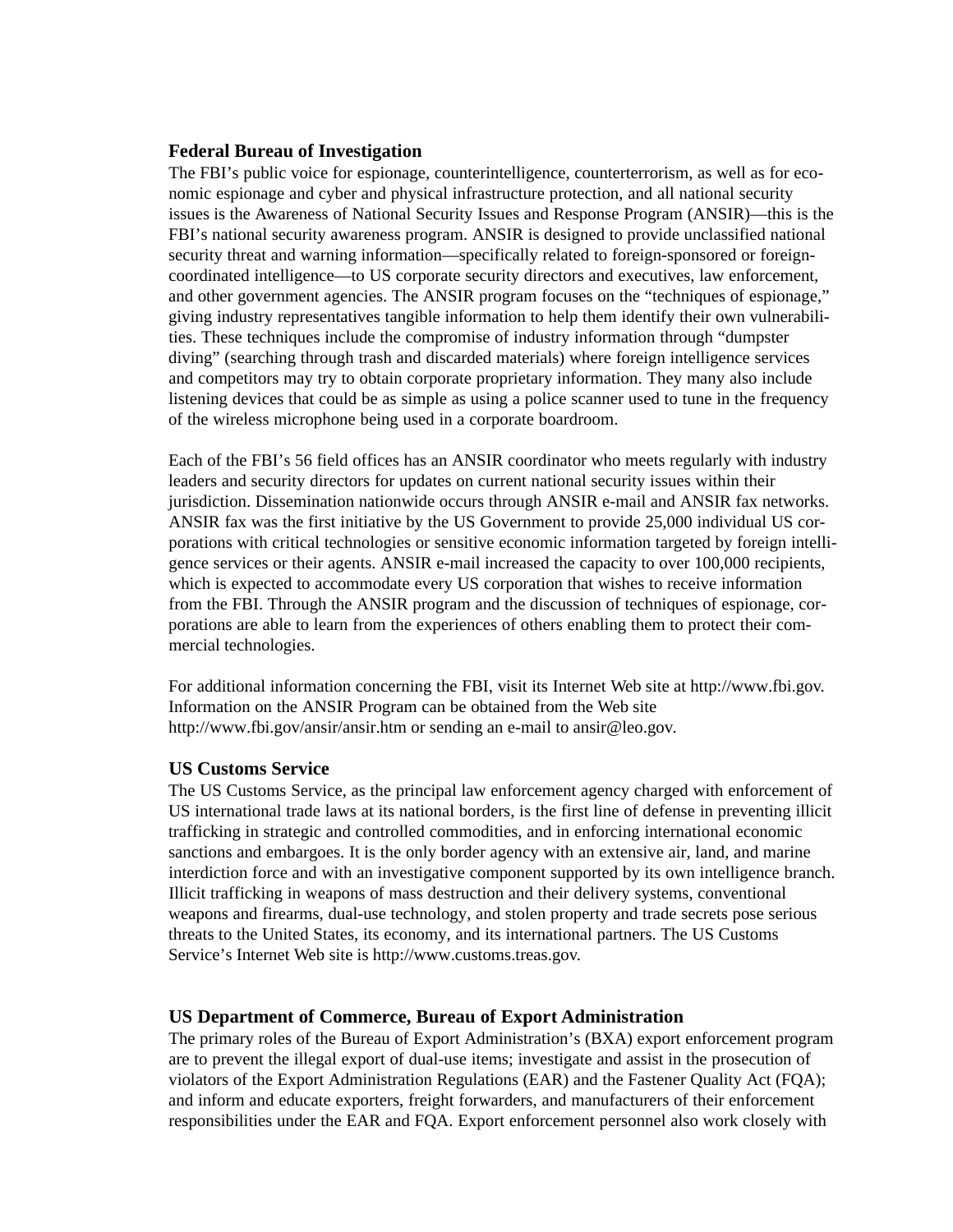the BXA's Office of Chief Counsel and the US Attorneys Offices in bringing enforcement actions against violators of the EAR. A list of denied persons contains information on the names and addresses of firms and individuals denied access to US goods, in addition to the reasons for the denial action. The BXA's Internet Wed site is http://www.bxa.doc.gov.

#### **Overseas Security Advisory Council**

The Department of State established the Overseas Security Advisory Council (OSAC) to foster the exchange of security-related information between the US Government and US private sector operating abroad. Administered by the Bureau of Diplomatic Security, OSAC has developed into a successful joint venture for security cooperation. OSAC maintains an Internet Web site that provides timely news items and travel warnings at http://www.ds-osac.org.

#### **Department of Energy: Economic Espionage Threat Assessment**

The DOE's Office of Counterintelligence (OCI) is currently engaged in a threat assessment on economic espionage with an emphasis on Cooperative Research and Development Agreements (CRADAs). CRADAs are agreements between one or more federal laboratories and one or more nonfederal parties under which the government, through its laboratories, provides personnel, facilities, or other resources with or without reimbursement. As an outcome of the threat assessment, OCI will make recommendations that will reduce the opportunities for economic espionage within the DOE.

#### **Department of Defense**

Within the DoD are agencies tasked with protecting technology and supporting cleared defense contractors. Cleared defense contractors are encouraged to contact the appropriate local representatives of these agencies: the Defense Security Service, the Air Force Office of Special Investigations, the Naval Criminal Investigative Service, and the Army Intelligence and Security Command.

#### **Conclusion**

As long as the United States remains the world's leading industrial power and US industry continues to lead the world in technology development, the United States will remain a prime target of foreign economic collection and industrial espionage. Indeed, economic collection against the United States, including the theft of trade secrets and competitive business information is likely to intensify in the new millennium as the race to control scarce resources and global markets intensifies. Not only have traditional allies and adversaries increased their economic collection activities against the United States, but as developing countries emerge as potential new economic competitors, they can be expected to increase their collection efforts against US targets, as well. Traditional allies as well as adversaries have increased and will continue to pursue economic collection activities against the United States.

Private industry and the counterintelligence community will continue to face the challenge of distinguishing legitimate competitive collection activities from those whose ultimate aims are the illegal transfer of trade secrets and critical technologies. It is the scrutiny of open-source collection that frequently reveals other illegal activities or intentions. Among economic collectors, malicious intentions may be more difficult to detect, but the increasing competition for limited global resources suggests that the problem will only increase.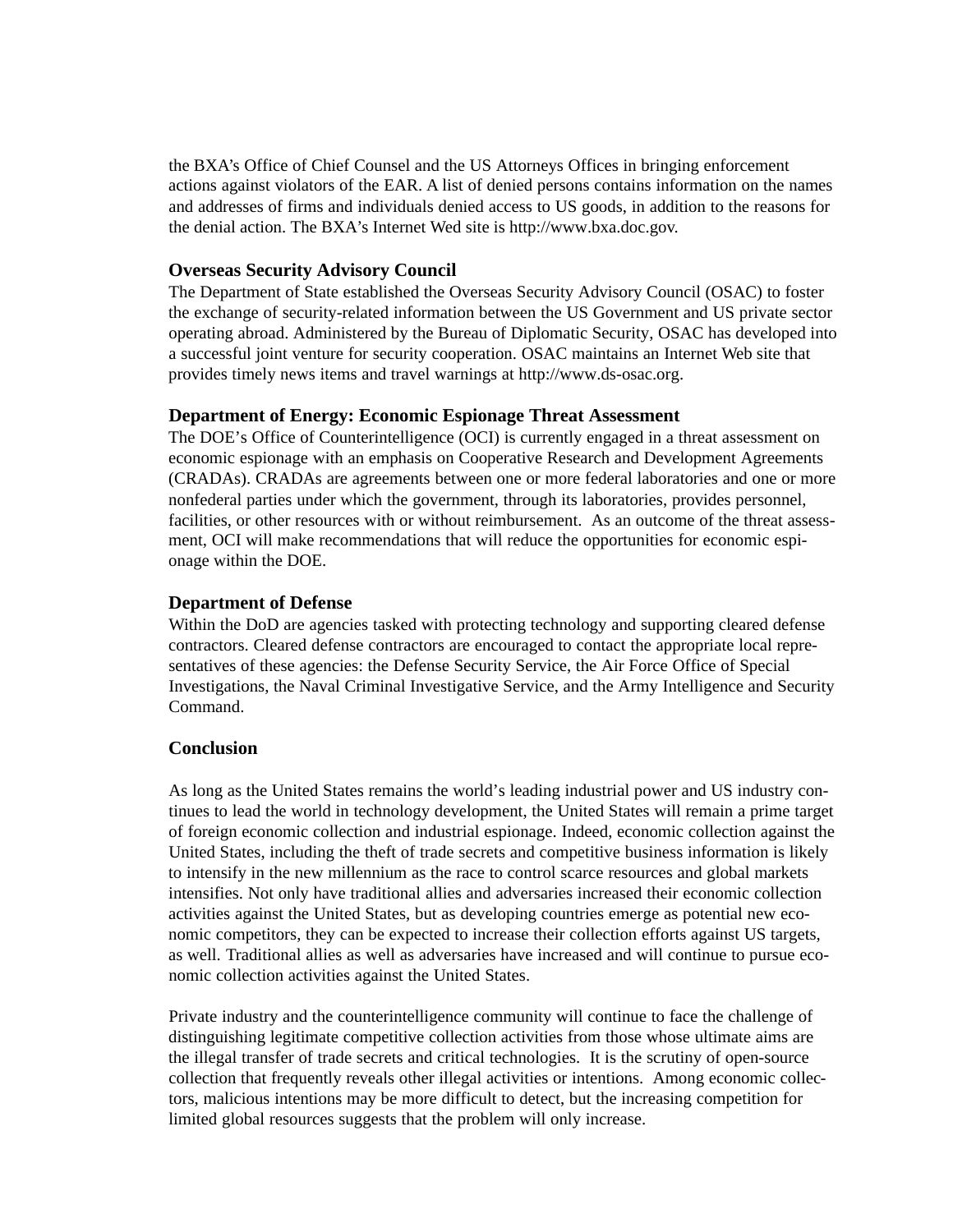Additional factors make the true extent of economic espionage difficult to measure. Successful espionage seldom comes to light, and even when economic espionage is discovered, companies are often reluctant to report to authorities that they have been the victim of such activity because of the embarrassing publicity and legal complications that may follow. The findings of a recent survey sponsored by PricewaterhouseCoopers indicate that Fortune 1,000 companies sustained losses in the billions in 1999 from the theft of their proprietary information. Some of the other key findings of this survey indicate:

- The greatest known losses to US companies involve information concerning the manufacturing processes and research and development.
- The global Internet and proliferation of information systems have significantly increased the risks to corporate proprietary information.
- On-site contract employees and original equipment manufacturers are now perceived as the greatest threat to proprietary information.
- The majority of companies have not effectively met the challenge of providing a framework for safeguarding proprietary information.
- Most companies lack a mechanism and process by which to assess the value of proprietary information.

The leading collectors of technical intelligence are most interested in the following information: classified US defense information—information systems, sensors and lasers, electronics, and aeronautic systems technologies—trade information, and commercial technologies. Collection efforts, either open-source or illegal collection are gradually increasing.

#### **For Immediate Assistance**

Here is who to contact if further assistance is required in the following:

- Industrial espionage: the local office of the FBI.
- Export violation: the local office of US Customs Service.
- Export control: the local office of the Department of Commerce, Bureau of Export Administration.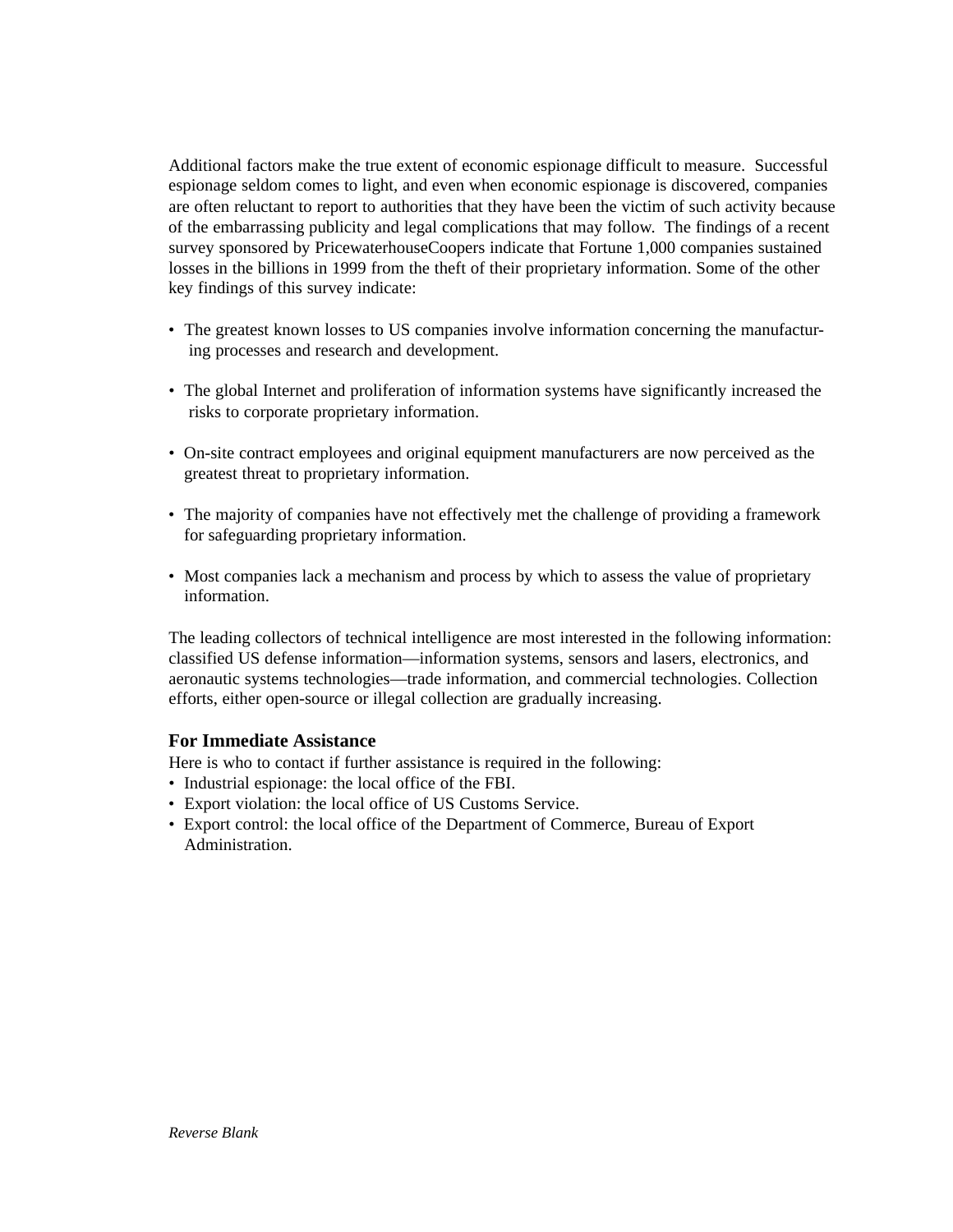# **Appendix**

# **Private Industry Survey**

Officers of the National Counterintelligence Center contacted nearly a dozen selected Fortune 500 companies to obtain their views on the problem of foreign economic collection and industrial espionage. Following is a distillation of corporate responses to questions concerning their experience.

# *Is foreign economic information collection and/or industrial espionage a problem for your com pany or industry?*

Yes. Each day America is driven more and more by information. Proprietary information is the chief competitive asset, vital to both our industry and our society. Our livelihood and our national strength depend on our ability to protect industrial and economic data. As the marketplace evolves and new technology is developed, information collectors are seeking competitive information we believe is intended to be used to gain competitive advantage over US corporations in several fields.

# *To what extent, if any, has your company and/or industry experienced aggressive economic information collection or industrial espionage by foreign entities?*

Espionage can go on for years without a specific incident to trigger the situation; therefore, it is difficult to estimate the extent of economic information collection and/or industrial espionage by foreign entities. The economic resources of a potential enemy and their disposition offer it a selection of a range of possible or probable course of action. Suspicious activity—such as using excessive Xerox paper, reading technical manuals on a Saturday evening, wandering through restricted areas, and aggressively recruiting employees—has been observed.

#### *What are the types of information or technology being targeted?*

- Export-controlled information.
- Government programs.
- National Missile Defense.
- Unclassified and open-source information.
- Neurological technology.
- Leverage technology.
- Business plans.
- Pharmaceutical intellectual property.
- Formulas and research.
- Manufacturing process.
- Computer storage, memory, source codes, processors, and encryption.

#### *What are the collection techniques employed?*

Employees—not only disgruntled employees—contractors, consultants, and adversaries are viewed as great threats. Using today's technology, information can be downloaded into small disks and readily removed from the premises.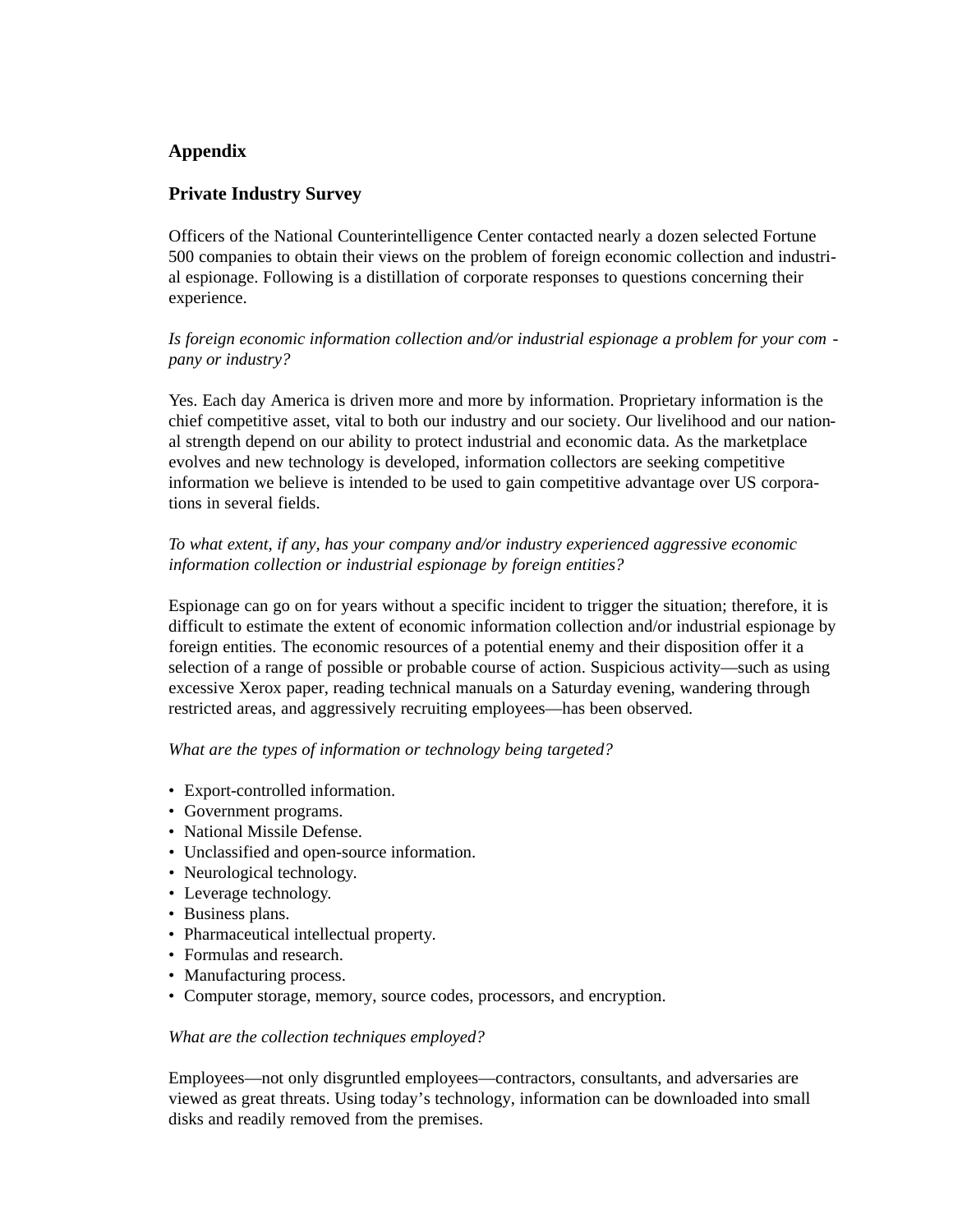US companies' new initiative proprietary information tends to be contained in such an electronic format making it more vulnerable to economic espionage. Other collection techniques include:

- Breaking away from tour groups.
- Attempting access after normal working hours.
- Different personnel appear at the last minute.
- Theft of laptops.
- Customs holding laptops for a period of time.
- Requesting technical information.
- Social gatherings.
- Conferences and symposiums.
- Trade shows.
- Dumpster diving (searching through trash and discarded materials).
- Nonencrypted Internet messages.

*Who are the most active collectors?*

- China.
- Japan.
- Israel.
- France.
- Korea.
- Taiwan.
- India.

#### *What initiative has your company or industry taken to counter foreign economic collection?*

Senior business leaders, who have acknowledged that economic espionage is a real problem and it may affect the bottom line, have developed initiatives ranging from better control of physical security and access by foreign nationals—such as limited access—being in compliance with government contracts, and developing strong proprietary safeguards.

Although there is no absolute defense against covert attack, being alert to the possibility of danger and adherence to reasonable and prudent precautionary measures tend to reduce the threat. In this effort, businesses have developed security briefings, educational pamphlets, technical training, and on-line security information.

#### *Are there any examples or case histories of aggressive foreign collection or industrial espionage you would be willing to share?*

In August 1999, an employee of an aerospace engineering company approached the Security/Ethics Officer with a counterintelligence issue related to an overseas trip to China. The employee admitted that he had an outside business arrangement in the works with an individual from the West Coast. Under advisement from the FBI and US Customs Service he was asked to cooperate with his business associate. The technology at risk was a highly sensitive infrared camera, which can be used in missile guidance systems. The business associate was accused of violating the US Arms Export Control Act, which regulates defense articles (military weapons and munitions), defense services, and related technical data.